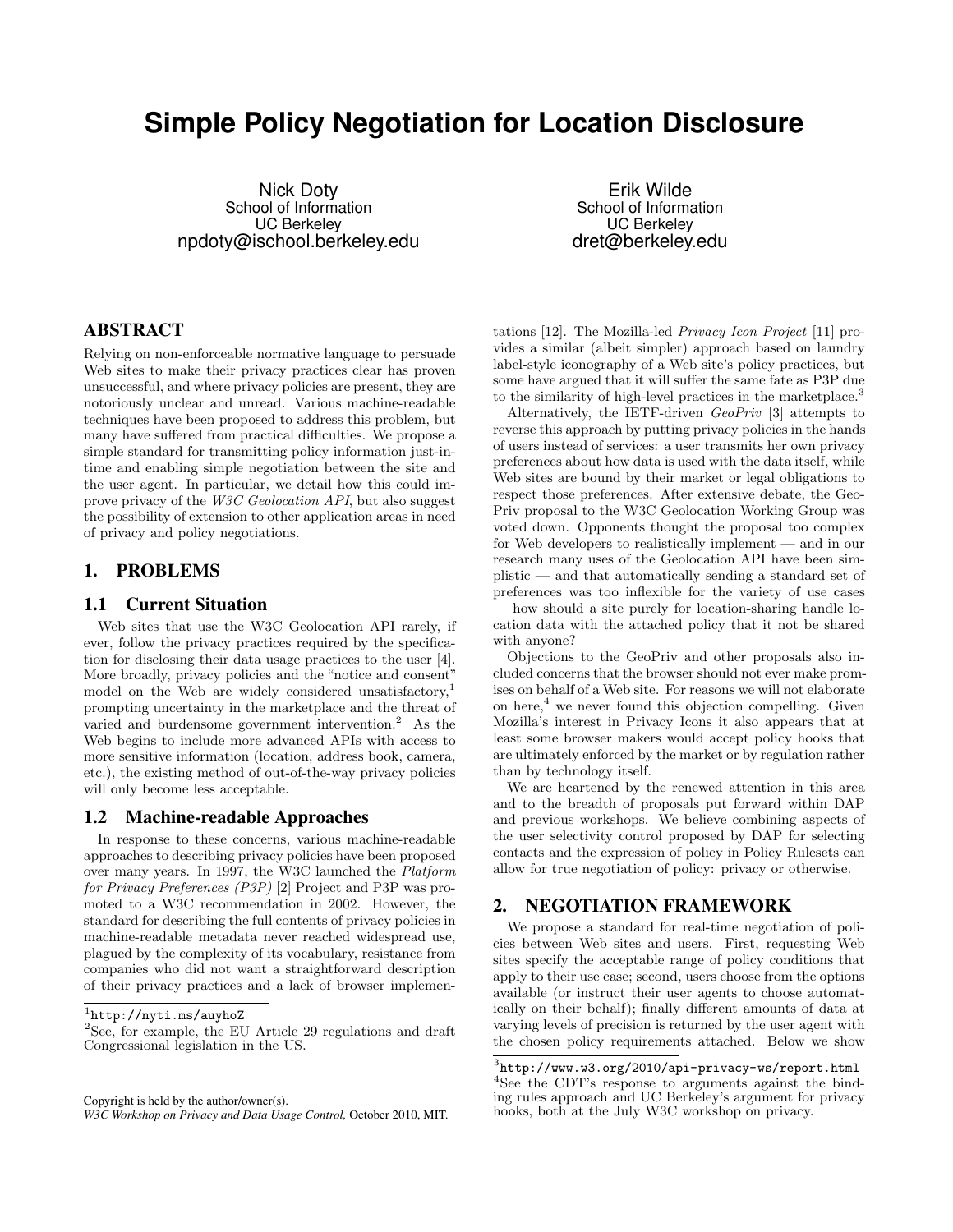one possible implementation of this model for Geolocation and privacy, but the model can be extended to other APIs and other policy objectives beyond privacy.

For Geolocation, fields are chosen to support privacy in the dimensions of: minimization, user control, notice, consent, secondary use, distribution, and retention [\[4\]](#page-3-0). The particular fields and values are drawn from GeoPriv, Privacy Rulesets, and other proposals discussed within the Geolocation Working Group and at the July W3C privacy workshop [\[15\]](#page-3-0), but those details may be debated or changed without fundamentally altering the proposal.

- precision: Specific to geolocation, the geographic precision of the data varies for different use cases. The values of exact, street, city, and country may be allowed.
- sharing: Values of internal, affiliates, unrelatedcompanies, and public are allowed, with their meanings as defined in the Privacy Rulesets proposal [\[1\]](#page-3-0).
- retention: Also drawn from the Privacy Rulesets proposal, values of no, short, and long are allowed.
- usage: A short, human-readable string to explain the site's usage of location information. This is simply a disclosure, not a negotiated field. (Given its lack of constraints and machine-accessible structure, we recognize that there may be some debate over whether to include this field at all.)
- policyUrl: Another disclosure (non-negotiated) field: the URL to the full privacy policy describing in greater detail the use of location information. Web sites are encouraged to use links to direct the user to the relevant part of a longer policy page.

For each negotiated field, the requesting Web site provides an array of acceptable options for its use case. For example, a location-sharing site with the express purpose of publishing exact locations to the world will only provide ['exact'] and ['public'] for the precision and sharing fields. Conversely, a mapping site could accept several levels of precision for centering the map in the user's area (precision: ['exact', 'street', 'city']) and different levels of retention for remembering (or not) the user's position for the next visit (retention: ['no', 'short']). (For a full sample function call for the mapping site, see Figure 1, which might be rendered as in Figure 2.)

```
navigator.geolocation.getCurrentPosition({
 precision: ['exact', 'street', 'city'],
 retention: ['no', 'short'],
 sharing: ['internal'],
 usage: 'center the map near you',
 policyUrl: 'http://example.com/privacy#location'
}, successCallback, errorCallback);
```
Figure 1: Sample position call for a mapping Web site using negotiated ranges

In order to improve on the current situation, policy fields (in this case, at least precision, retention, sharing and usage) must be mandatory — otherwise, as it is now, most



Figure 2: Sample user interface for negotiation.

Web sites will only have a disincentive to provide this policy information up-front if competitor sites don't disclose their practices. For other scenarios it's an interesting open question whether all negotiated fields need to be mandatory, or what semantics are implied by an omitted field; for further discussion of the meta-model, see Section [3.](#page-2-0)

Although a site might specify only a single value for each field, sites are encouraged to accept the widest possible range that makes sense, enabling their site for users with different privacy preferences. This is much the way that web developers are recommended to enable graceful degradation (or, if you prefer, progressive enhancement) for clients that may not all have the same technical capabilities. For sites that do not provide ranges ("take-it-or-leave-it"), the proposal degrades to a situation where the site notifies the user in a visible way of their existing, non-negotiable privacy policy — still an improvement over the current situation.

Response objects include an additional policy property on the existing position object with the user's choice for each negotiated field; see Figure 3 for an example response. The response will be one of the options that the developer specifies in the function call, so no unexpected or indecipherable response is possible in the normally functioning case.

```
{
    coords: {lat: 37, lon: -122},
    policy: {
        precision: 'exact',
        retention: 'no',
        sharing: 'internal'
    }
}
```
Figure 3: Sample position response object with a user's policy choices.

While an API call often will specify sets of values (or ranges of values) as shown in Figure 1, the result of a successfully negotiated policy will always only contain single values, representing the policy agreed to by the user (agent) and the actual data that is bound to this policy.

#### 2.1 Advantages

This is certainly not the first proposal for negotiation of privacy (several additions were proposed for negotiations on top of P3P [\[8,](#page-3-0) [9\]](#page-3-0), for example) nor the first (or last, we sus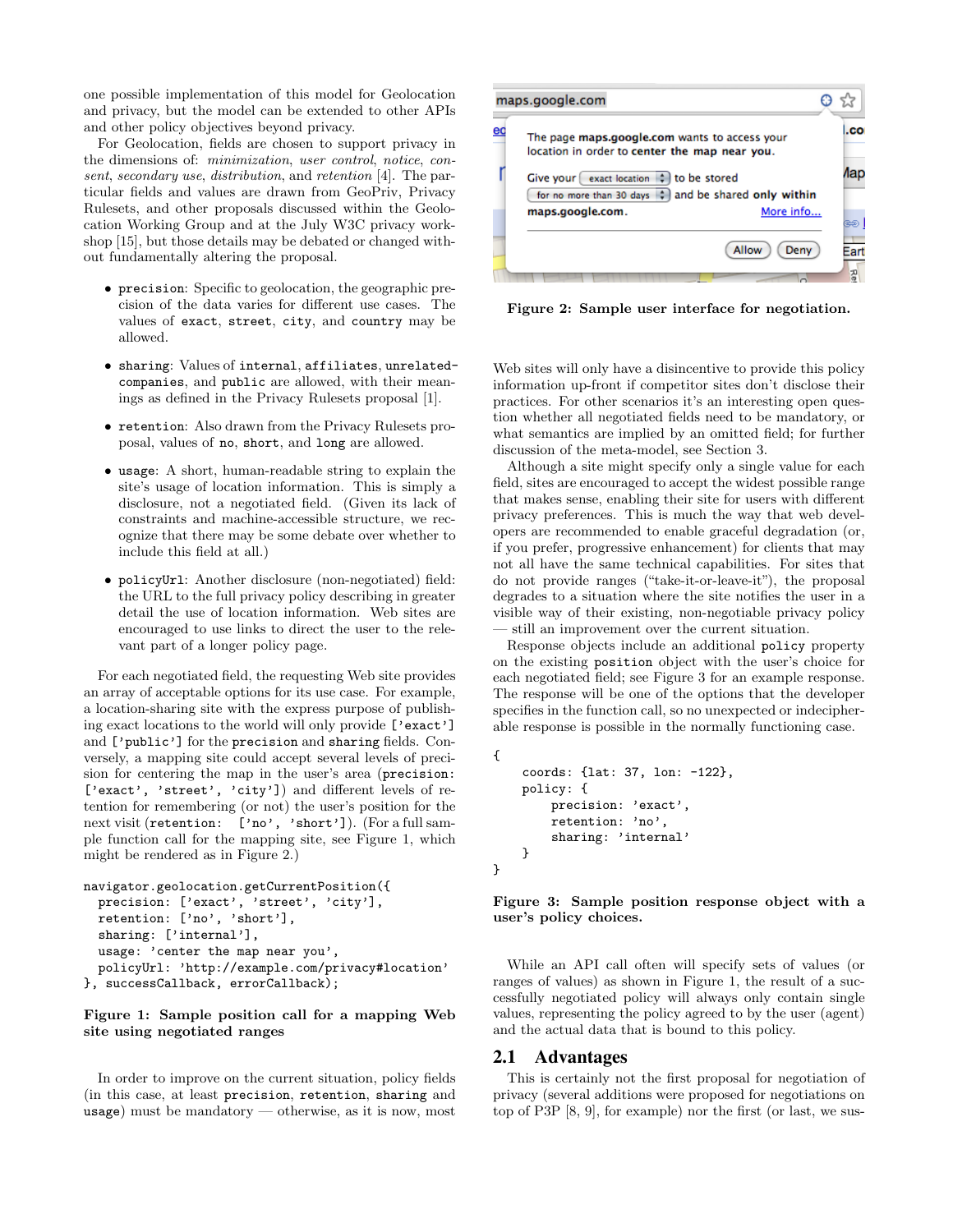<span id="page-2-0"></span>pect) proposal for handling privacy in Web APIs with access to sensitive information, like Geolocation. Nevertheless, we believe that this mechanism for negotiation has the following advantages over alternatives:

- 1. Just-in-time: As opposed to site-wide descriptions of practices (P3P and Privacy Icons), policy negotiation happens around particular pieces of sensitive information, at the moment when they are being shared. Users, therefore, should be more directly aware of the implications involved.
- 2. User-controlled, but with site-specified options: Users have the ultimate say on the use of their information (as in GeoPriv), but sites can specify which range of options make sense for their use case. Sites, therefore, never have a reason to ignore attached preferences and no information is sent in cases where an acceptable policy has not been negotiated.
- 3. Non-repudiation: Recipients cannot argue after the fact that they did not know the user's expectations for retention or use of information; this enables market and regulatory forces to punish bad actors. Similarly, users cannot claim after the fact that the site was deceptive or that they had not been informed.
- 4. Ease-of-use: Since many Web developers who use the Geolocation API are neither sophisticated users of Java-Script nor experienced computer programmers, this approach requires only simple parameters (arrays of strings, with straightforward documentation of the enumerated options) and no parsing of XML or RDF in responses (as would be required with P3P, GeoPriv, XACML, or various Semantic Web approaches).

Requiring sites to specify each field can act as a forcing function for Web developers to consider these policy issues and simultaneously saves them the time spent designing a policy disclosure of their own (which, as we have seen, few are willing to do). For backwards compatibility, sites that use navigator.geolocation without specifying policy can prompt a warning in the browser before continuing, encouraging Web sites to enable policy disclosure and negotiation without breaking existing functionality on the Web.

### 3. EXTENSIBILITY

While the approach we have presented thus far is specifically designed to support privacy policy negotiation for location information, it may be applied across a wider variety of use cases. It could either be extended to cover privacy policies regardless of the nature of the information, or it could be even extended to cover policy negotiation in general.

The W3C's Device APIs and Policy (DAP) Working Group is considering a variety of APIs that will provide access to privacy-sensitive information and services on the local platform, such as the contacts database, the personal calendar, the to-do list, the camera, microphone, messaging functionality, even the local file system. Clearly, all these scenarios must have well-defined ways of controlling access and dealing with privacy issues, and we believe that the framework we describe in Section [2](#page-0-0) can be generalized and extended to cover the greater challenges that arise for a whole landscape of sensitive APIs.

We do not believe it is necessary that the framework be designed and implemented such that it dynamically adapts to new use cases, but we do believe that a unified model across a variety of APIs and services would make it easier for developers to understand the policy framework, use it, and reuse code that works with it. In order to reuse the framework across scenarios, some parameters may need to be generalized, most notably the information that is exchanged. The best way to proceed might be to identify a set of data types that are supported, such as ordered and unordered lists of values, numeric ranges, date or time ranges, etc. These data types would be best determined by looking at the requirements of policies across a variety of scenarios, perhaps all of the APIs currently under consideration by the DAP Working Group.

For platforms supporting a variety of APIs, it should be possible to reuse considerable amounts of code for dealing with (privacy) policies if the underlying framework is consistent. Furthermore, the W3C Web Notifications Working Group that just started<sup>5</sup> will work on a framework on how to use platform-specific notification mechanisms from within applications, and basing user interactions on such a mechanism (even though it would be up to the platform on how to expose policy negotiations to the user) might further improve the user experience and ease of use of the proposed framework.

In addition to contributing to harmonization across APIs, a standardized configuration file format could allow sharing user configurations (which sites they trust with what data under what conditions) with friends; trusted sources (be it governments, browser makers, privacy advocates or colleagues) could publish recommended configurations. Configuration can also be shared with other devices. This is particularly powerful in scenarios including interfaceless devices<sup>6</sup> that could make decisions based on a user's previously configured preferences. For example, for navigation devices (for cars and bicycles) it might be much easier to set the privacy preferences externally, so that the devices do not need to expose any UI elements. They could still respect a user's privacy settings, so that the navigation device is allowed to use full GPS resolution internally, but is only allowed to expose city-level resolution to external services, still good enough to receive traffic alerts.

### 3.1 Other Sample Use Cases

Though the Geolocation API and location privacy are a good candidate for the sort of negotiated policy approach described in Section [2,](#page-0-0) we believe the same framework could be extended to other use cases. We list a few possibilities below, for the sake of illustration.

• Contacts: Working Drafts of the Contacts API [\[13\]](#page-3-0) already provide for selective user control over which fields in the address book will be made available to the requester, similar to the data minimization proposed here for geolocation precision. But given the

<sup>5</sup>A very early draft [\[5\]](#page-3-0) of the API has been made available but will likely change substantially before getting close to finalization.

<sup>6</sup>A scenario increasingly likely to become reality with the Web of Things [\[6\]](#page-3-0) and similar approaches working towards creating a more intricate connection between the information-oriented world of the Web and the physical world.